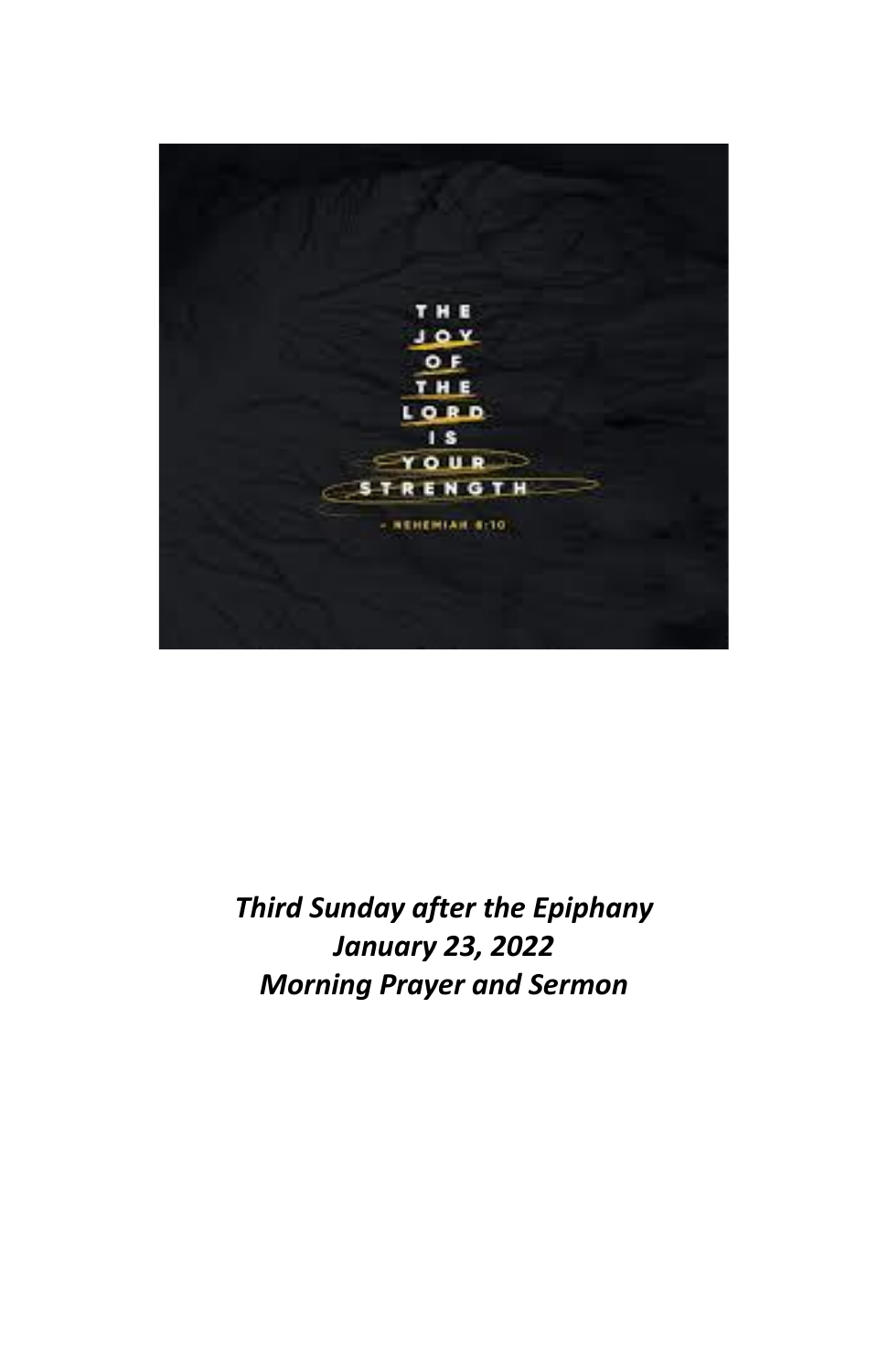# **Prelude**

### **Invitation**

### **\*Hymn of Praise: No. 76** *O For a Thousand Tongues*

### **\*Corporate Confession**

Most merciful God, **we confess that we have sinned against you and your beloved children. We have turned our faces away from your glory when it did not appear as we expected. We have rejected your word when it made us confront ourselves. We have failed to show hospitality to those you called us to welcome. Accept our repentance for the things we have done and the things we have left undone. For the sake of Jesus Christ, have mercy on us. Forgive us and lead us, that we may bathe in the glory of your Son born among us, and reflect your love for all creation. Amen.**

### **\*Silent Confession**

### **\*Word of Pardon**

In Christ Jesus, your sins are forgiven. You are descendants of the Most High, adopted into the household of Christ, and inheritors of eternal life. Live as freed and forgiven children of God. **Amen.**

### **\*Praise: No. 270** *Wonderful Words of Life*

### **Old Testament Nehemiah 8:1-10**

And all the people gathered as one man into the square before the Water Gate. And they told Ezra the scribe to bring the Book of the Law of Moses that the LORD had commanded Israel. **<sup>2</sup>** So Ezra the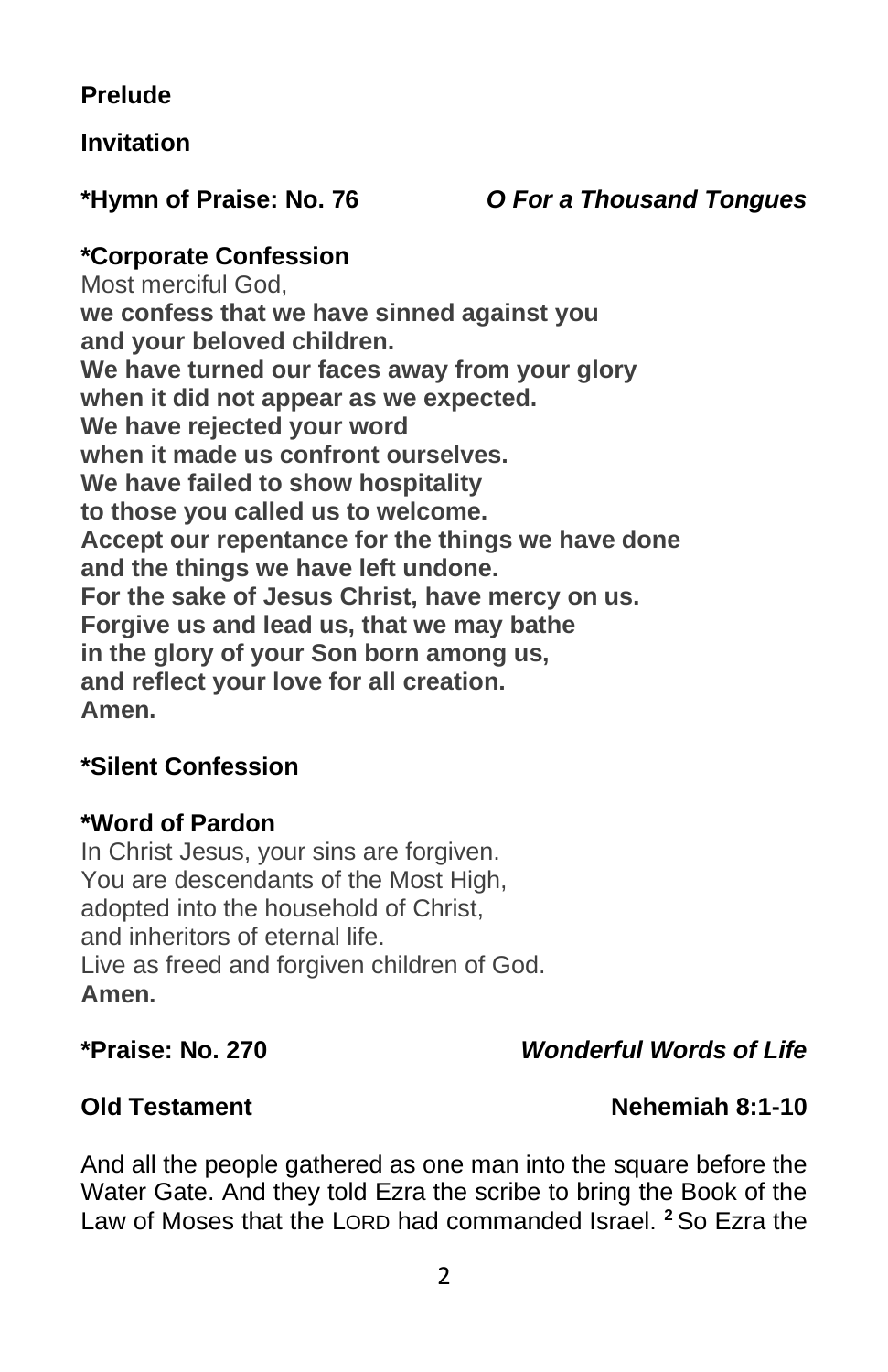priest brought the Law before the assembly, both men and women and all who could understand what they heard, on the first day of the seventh month. **<sup>3</sup>** And he read from it facing the square before the Water Gate from early morning until midday, in the presence of the men and the women and those who could understand. And the ears of all the people were attentive to the Book of the Law. **<sup>4</sup>** And Ezra the scribe stood on a wooden platform that they had made for the purpose. And beside him stood Mattithiah, Shema, Anaiah, Uriah, Hilkiah, and Maaseiah on his right hand, and Pedaiah, Mishael, Malchijah, Hashum, Hashbaddanah, Zechariah, and Meshullam on his left hand. **<sup>5</sup>** And Ezra opened the book in the sight of all the people, for he was above all the people, and as he opened it all the people stood. **<sup>6</sup>** And Ezra blessed the LORD, the great God, and all the people answered, "Amen, Amen," lifting up their hands. And they bowed their heads and worshiped the LORD with their faces to the ground. **<sup>7</sup>** Also Jeshua, Bani, Sherebiah, Jamin, Akkub, Shabbethai, Hodiah, Maaseiah, Kelita, Azariah, Jozabad, Hanan, Pelaiah, the Levites, helped the people to understand the Law, while the people remained in their places. **<sup>8</sup>** They read from the book, from the Law of God, clearly, and they gave the sense, so that the people understood the reading.

**<sup>9</sup>** And Nehemiah, who was the governor, and Ezra the priest and scribe, and the Levites who taught the people said to all the people, "This day is holy to the LORD your God; do not mourn or weep." For all the people wept as they heard the words of the Law. **<sup>10</sup>** Then he said to them, "Go your way. Eat the fat and drink sweet wine and send portions to anyone who has nothing ready, for this day is holy to our Lord. And do not be grieved, for the joy of the LORD is your strength."<sup>1</sup>

### **Morning Prayer**

**The Lord's Prayer [**using **debts** and **debtors]**

**\*Spiritual Song: No. 265** *Father, I Adore You*

### **\*Gospel of our Lord Jesus Christ St. Luke 4:14-21**

**<sup>14</sup>** And Jesus returned in the power of the Spirit to Galilee, and a report about him went out through all the surrounding country. **<sup>15</sup>** And he taught in their synagogues, being glorified by all.

<sup>1</sup> *[The Holy Bible: English Standard Version](https://ref.ly/logosres/esv?ref=BibleESV.Ne8.1&off=21&ctx=zra+Reads+the+Law%0a8%C2%A0~And+all+the+people+g)* (Ne 8:1–10). (2016). Crossway Bibles.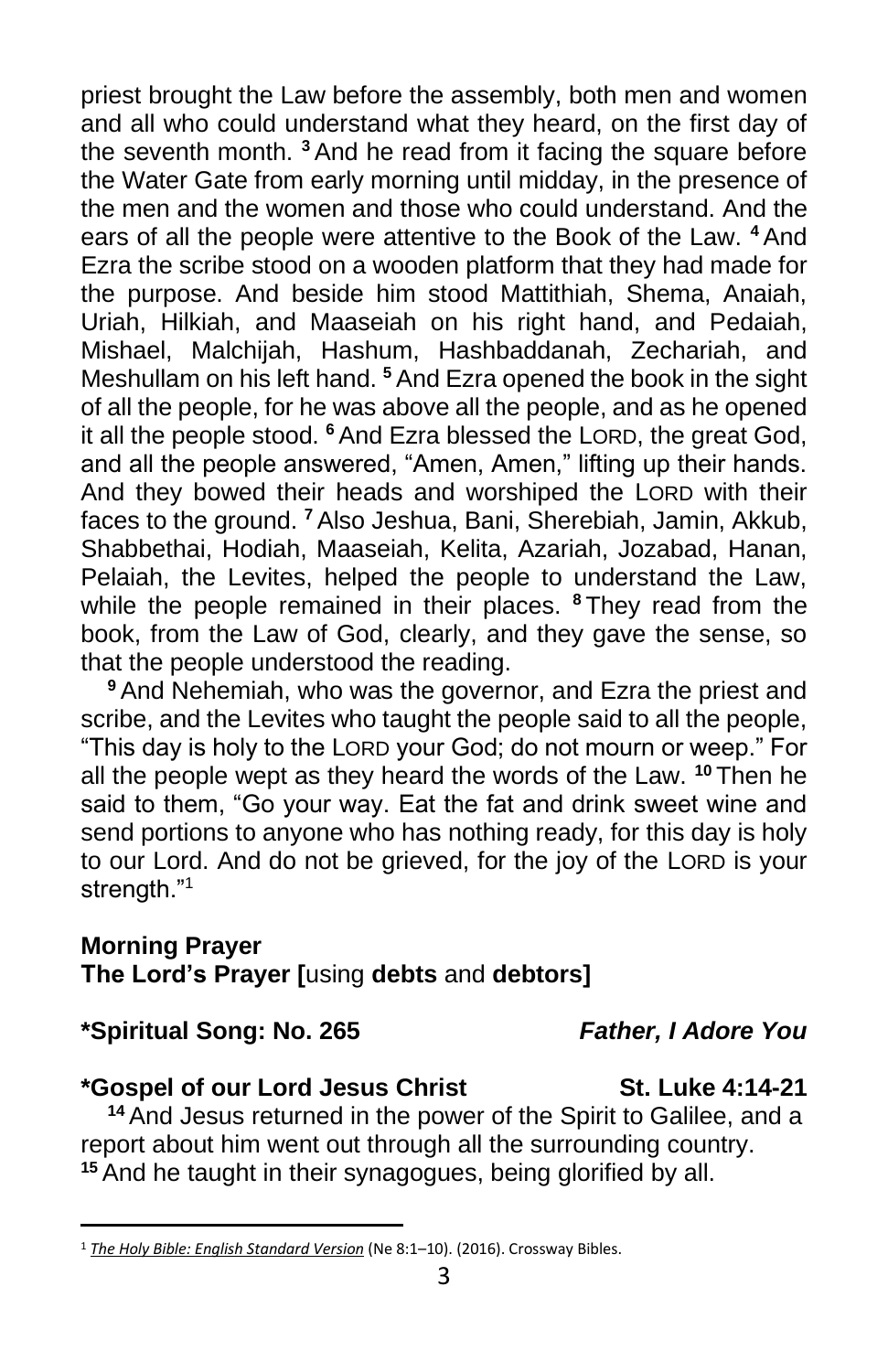**<sup>16</sup>** And he came to Nazareth, where he had been brought up. And as was his custom, he went to the synagogue on the Sabbath day, and he stood up to read. **<sup>17</sup>** And the scroll of the prophet Isaiah was given to him. He unrolled the scroll and found the place where it was written.

**<sup>18</sup>** "The Spirit of the Lord is upon me, because he has anointed me to proclaim good news to the poor. He has sent me to proclaim liberty to the captives and recovering of sight to the blind, to set at liberty those who are oppressed, **<sup>19</sup>** to proclaim the year of the Lord's favor."

**<sup>20</sup>** And he rolled up the scroll and gave it back to the attendant and sat down. And the eyes of all in the synagogue were fixed on him. **<sup>21</sup>** And he began to say to them, "Today this Scripture has been fulfilled in your hearing."<sup>2</sup>

# **\*Affirmation of Faith** *The Apostles' Creed*

Do you believe in God the Father? **I believe in God, the Father almighty, creator of heaven and earth.** Do you believe in Jesus Christ, the Son of God? **I believe in Jesus Christ, God's only Son, our Lord, who was conceived by the Holy Spirit, born of the virgin Mary, suffered under Pontius Pilate, was crucified, died, and was buried. He descended into hades. On the third day he rose again; he ascended into heaven, he is seated at the right hand of the Father, and he will come to judge the quick and the dead.** Do you believe in God the Holy Spirit? **I believe in the Holy Spirit, the holy catholic Church, the communion of saints, the forgiveness of sins, the resurrection of the body, and life everlasting. Amen.**

<sup>2</sup> *[Revised Common Lectionary](https://ref.ly/logosres/rcl?ref=YearMonthDay.1-23-2022&off=337&ctx=thians+12:12%E2%80%9331a%0a+%0aGOSPEL%0aLuke+4:14%E2%80%9321%0a~+)*. (2009). Faithlife.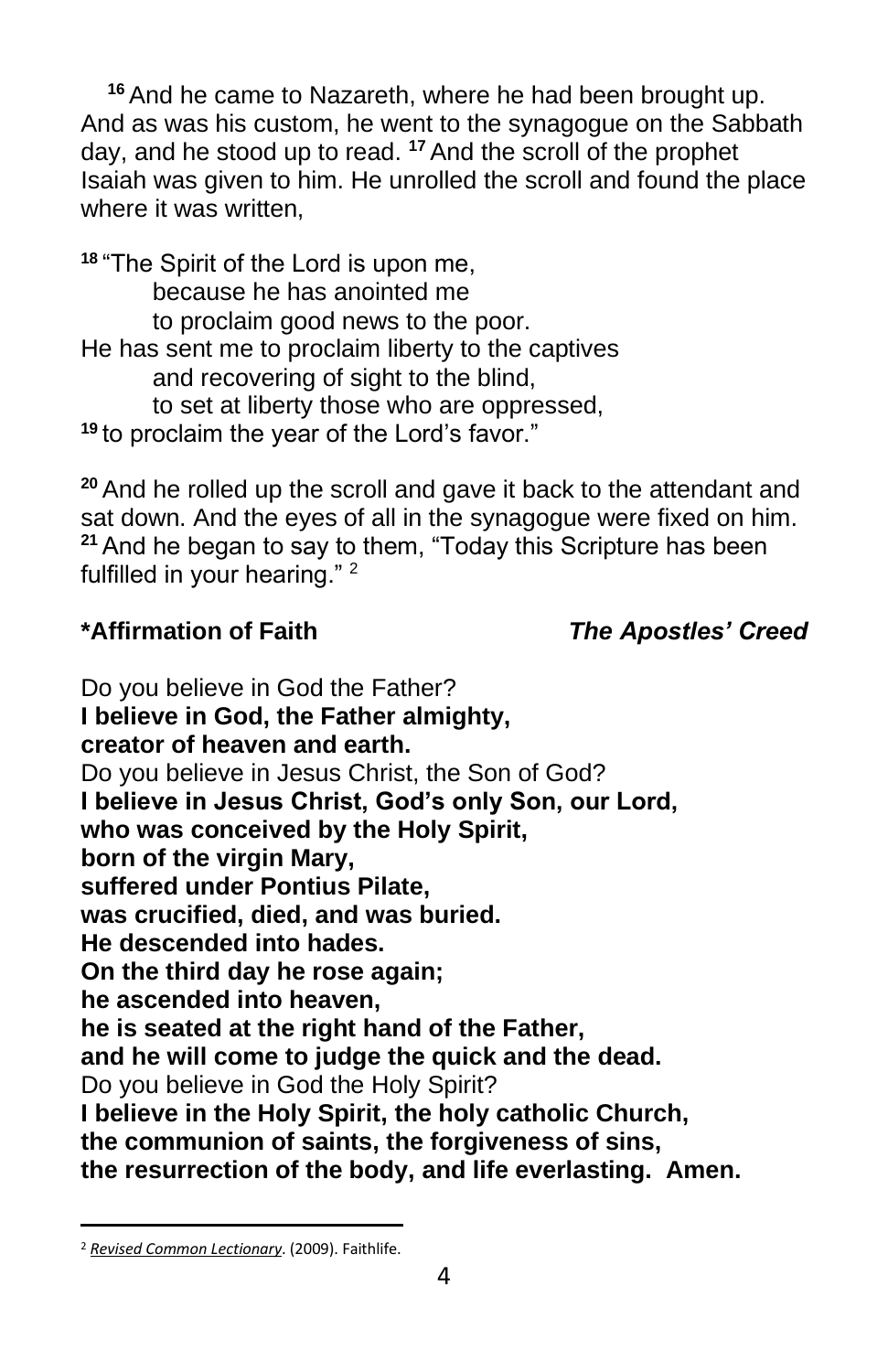# **Proclamation of God's Word "PD"** *Catching a 40 Foot Wave*

**\*Hymn of Declaration: No. 295** *Revive Us Again*

**\*Dismissal and Blessing**

**\*Response** *Go Now In Peace*

**Go now in peace. Never be afraid. God will go with you each hour of ev'ry day. Go now in faith, steadfast, strong and true. Know He will guide you in all you do. Go now in love, and show you believe. Reach out to others so all the world can see. God will be there watching from above. Go now in peace, in faith, and in love.**

**\*Going Forth**

*+ + + + + + +*

### **The Saints In Action**

Today – *Third Sunday after the Epiphany* 9:00 a.m. Worship 10:10 a.m. Sunday School 6:30 p.m. Confirmation Class Next Sunday – *Fourth Sunday after the Epiphany* 9:00 a.m. Worship 10:10 a.m. Sunday School

### **"Souper Bowl" Competition – 5 Sundays in January**

It is time for our annual "Souper Bowl" Competition. In January 2022 we will again be competing with one another for the "Souper Bowl" certificate. There will be two winners again this year. One for larger churches (over 100 families) and a second for smaller churches (under 100 families). The four quarters of the competition will be the five Sundays in January. Food items should be taken to the fellowship hall and placed in the designated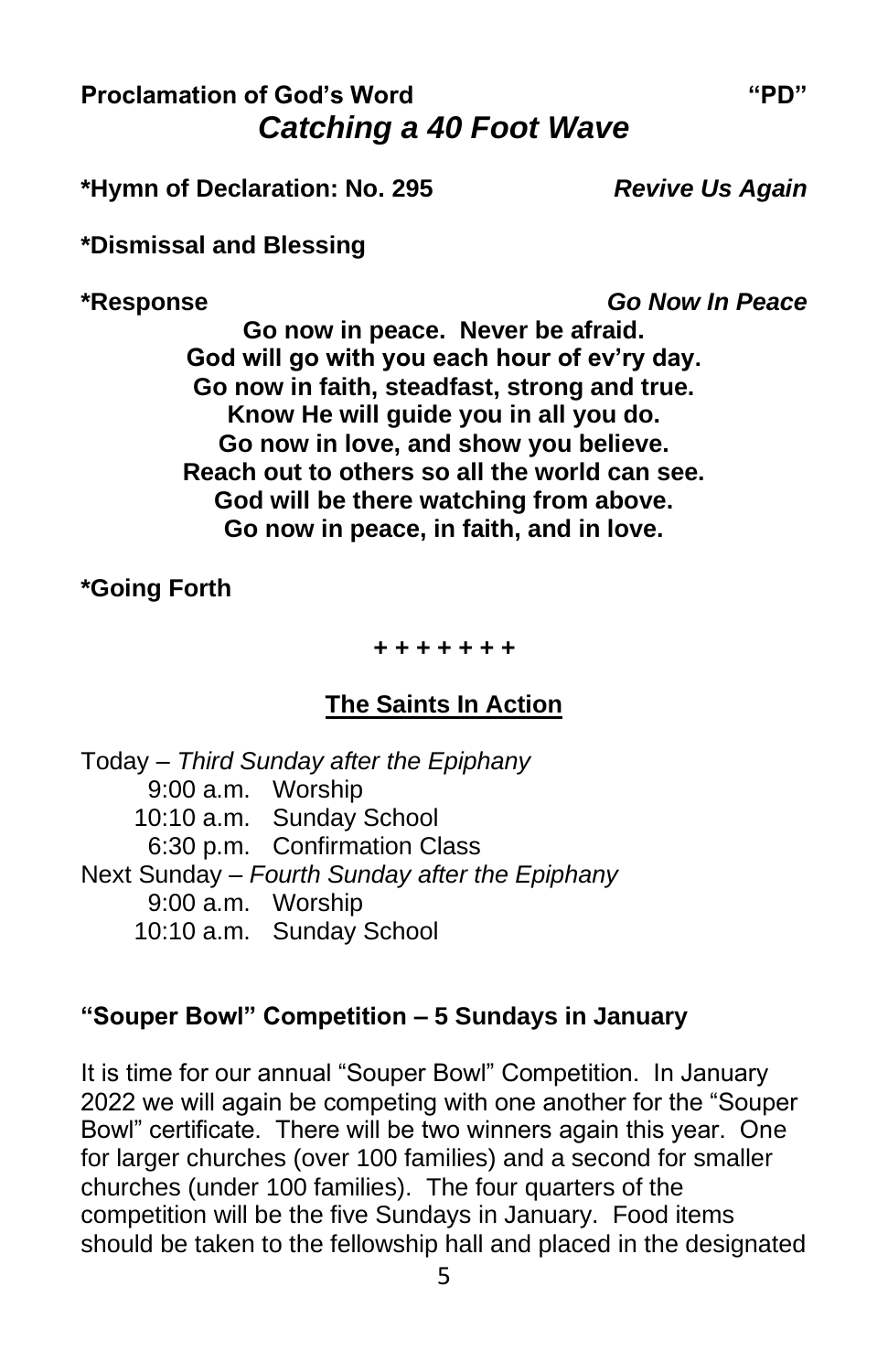location. Monetary donations should be given in an envelope marked "Souper Bowl" competition (checks should be made out to Trinity UCC).

Our local food pantry continues to grow. We are serving approximately 100 families from the Berlin and Shanksville School Districts. In this time of economic stress and the pandemic it is so meaningful for all of those who can help the food pantry. We have a great group of volunteers that truly enjoy the fellowship at the food pantry. Nonperishable (non-expired) food, condiments, baking products, paper supplies, toiletries, cleaning supplies, and monetary donations are welcome.

# **Pastor's Invitation to Help Mayfield United Methodist Church**

On Christmas Eve, Pastor Dave challenged us to consider helping a congregation in Mayfield, Kentucky whose building was destroyed by the December 10<sup>th</sup> tornadoes that raced across that region. The pastor and his wife left the parsonage and took shelter in the church. All that was left is a small shell of a once grand building. The congregation's first priority is to provide for their community. Pastor provided \$500.00 from his discretionary account; Trinity Outreach has matched that gift with an additional \$500.00. During the month of January, you are invited to consider an additional gift to help people who are unknown to us. Mark your gift "Mayfield" and we will encourage them with our gift.

### **"Secret Pals" Program**

We are still looking for participants in the "Secret Pals" program. "Secret Pals" is a program started here at Trinity UCC in 2011. **Purpose:** to provide a way for adults in our church family to encourage, support & affirm the youth of our congregation.

Please take your application from the church family bulletin board, contact Bobbi Robertson or the church office.

### **The deadline is January 30th .**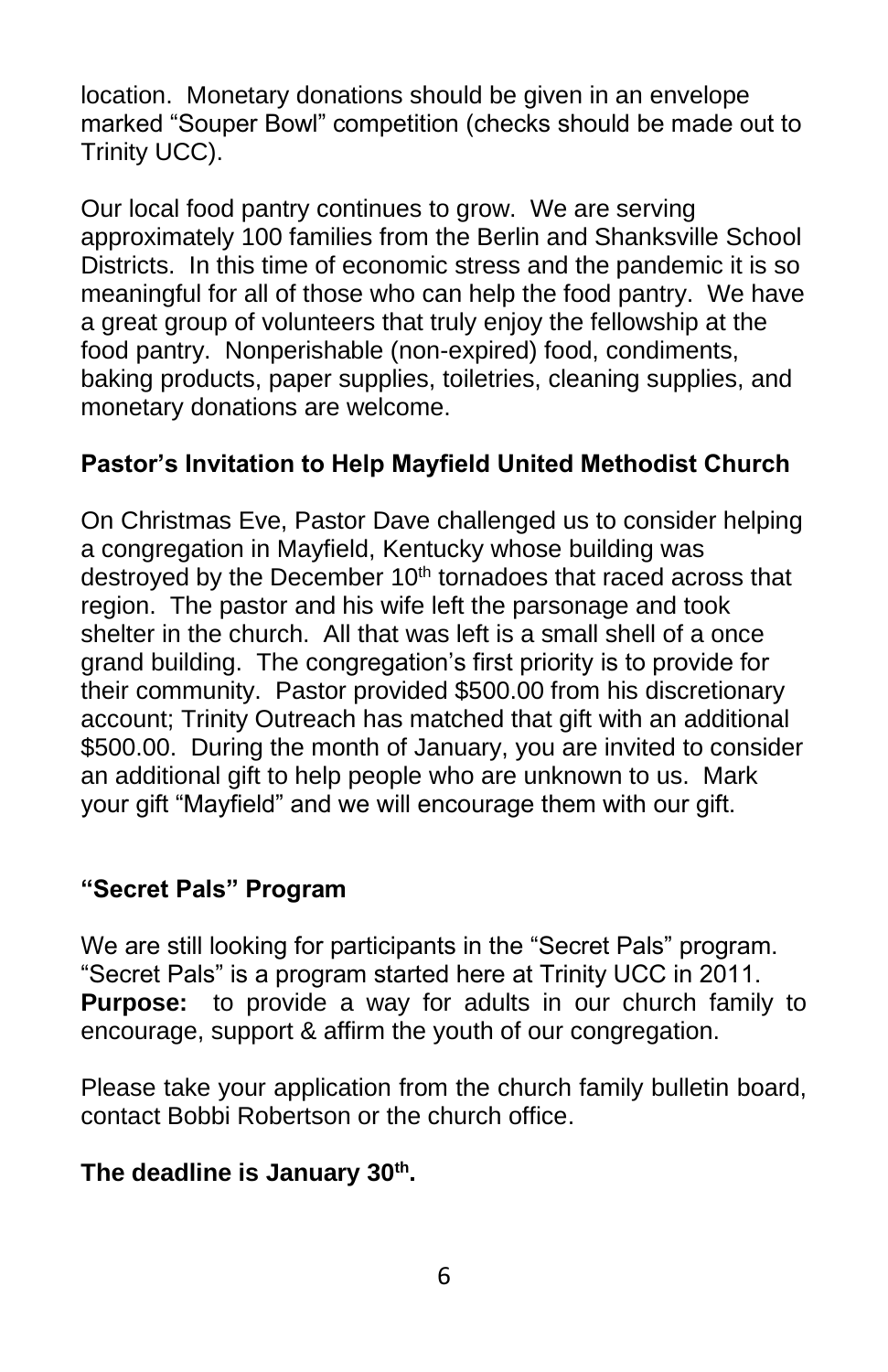# **Giving From 1/16/2022**

|              | Rec       | <b>Budget</b> | Over/Under |
|--------------|-----------|---------------|------------|
| General      | \$2860.00 | \$2521.38     | \$338.62   |
| Ben          | \$1595.00 | \$213.46      | \$1381.54  |
| <b>Maint</b> | \$100.00  | \$163.46      | $-563.46$  |
| Mem          | Ω         |               |            |
| <b>Total</b> | \$4555.00 | \$2898.30     | \$1656.70  |

Benevolence includes Food Pantry/Souper Bowl of \$775.00 and Mayfield First UMC (tornado) \$525

**Worship Attendance: 73 Sunday School: 14**



### **Those Remembered in prayer:**

God's guidance and protection for Armed Forces.

### **Shut Ins:**

Lew & Barb Berkley, Roy Bucher, Helen Diest, Mary Forespring, Janet Gindlesperger, Cynthia Kelly, Lois Krause, Deb Luteri, Lois Saylor.

### **Healing Concerns:**

Sally Altfather, Mark Amyot, Donnie Baxter, Carol Boyer, Jim Coughenour, Pam Crooks, Larry Custer, Dana Dawson, Pat Fritz, Larry Hay, Mary Jane Harding, Barry Landis, Larry McCullen, Jennifer Miller, Bonnie Murphy, Nancy Schrock, Avis Specht, Kelly Tharp, Robin Walker, Heather Weighley, Nancy Weighley, Karen Will, Kimberly Kay Roos Zimmerman, Gerald Zorn